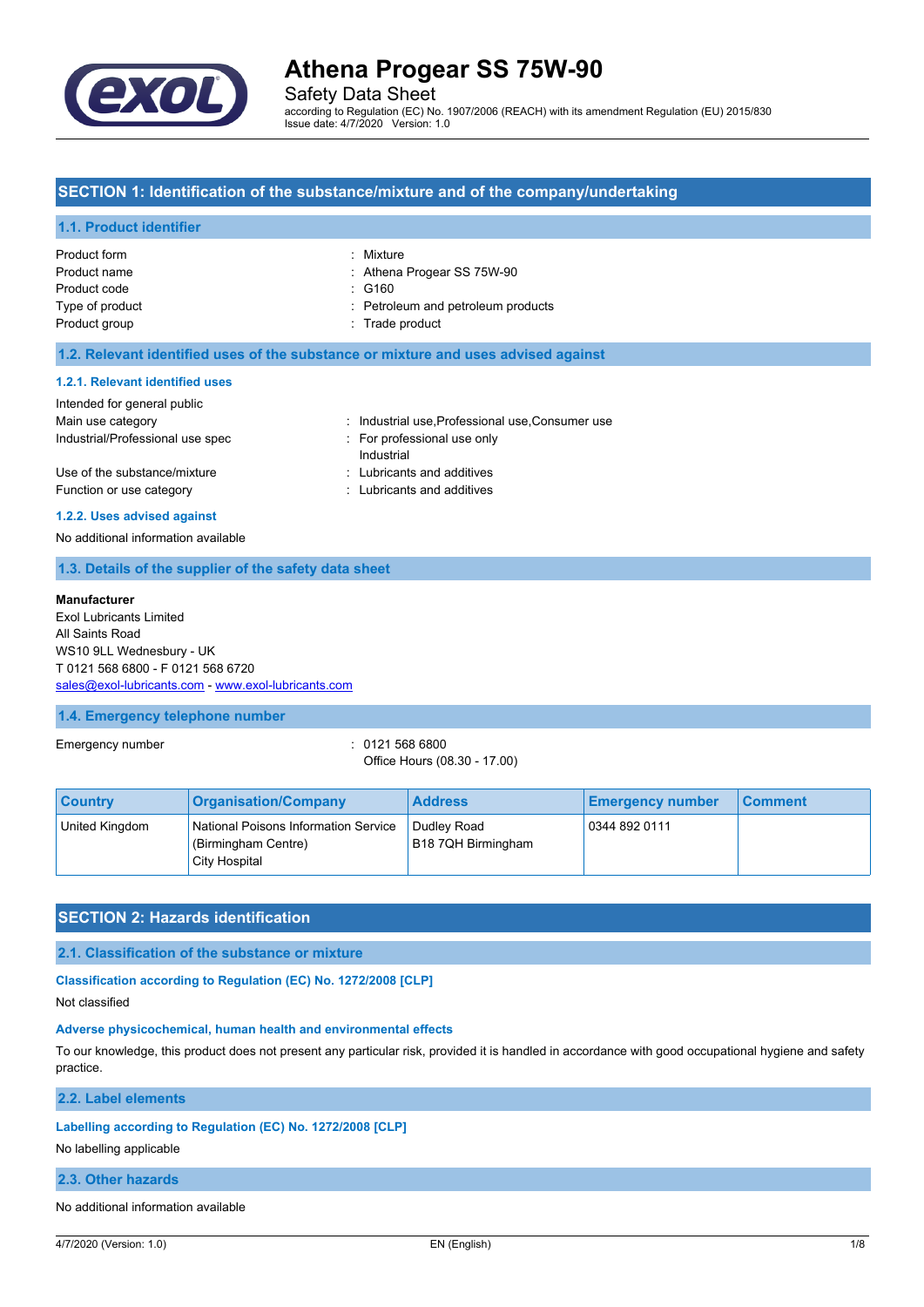Safety Data Sheet

according to Regulation (EC) No. 1907/2006 (REACH) with its amendment Regulation (EU) 2015/830

#### **SECTION 3: Composition/information on ingredients**

#### **3.1. Substances**

#### Not applicable

### **3.2. Mixtures**

| <b>Name</b>                                                                                     | <b>Product identifier</b>                                                                                | $\frac{9}{6}$  | <b>Classification according to</b><br><b>Regulation (EC) No.</b><br>1272/2008 [CLP]                                                                                                                     |
|-------------------------------------------------------------------------------------------------|----------------------------------------------------------------------------------------------------------|----------------|---------------------------------------------------------------------------------------------------------------------------------------------------------------------------------------------------------|
| Baseoil - Unspecified - Lubricating Oils (Petroleum),<br>C20-50, Hydrotreated Neutral Oil-Based | (CAS-No.) 72623-87-1<br>(EC-No.) 276-738-4<br>(EC Index-No.) 649-483-00-5<br>(REACH-no) 01-2119474889-13 | $\geq 40 - 50$ | Asp. Tox. 1, H304                                                                                                                                                                                       |
| Baseoil - Unspecified - Distillates (Petroleum),<br>Hydrotreated Heavy Paraffinic               | (CAS-No.) 64742-54-7<br>(EC-No.) 265-157-1<br>(EC Index-No.) 649-467-00-8<br>(REACH-no) 01-2119484627-25 | $\geq 30 - 40$ | Asp. Tox. 1, H304                                                                                                                                                                                       |
| ETHYL ACRYLATE<br>substance with a Community workplace exposure limit                           | (CAS-No.) 140-88-5<br>(EC-No.) 205-438-8<br>(EC Index-No.) 607-032-00-X                                  | ${}_{0.25}$    | Flam. Lig. 2, H225<br>Acute Tox. 4 (Inhalation), H332<br>Acute Tox. 4 (Dermal), H312<br>Acute Tox. 4 (Oral), H302<br>Eye Irrit. 2, H319<br>STOT SE 3, H335<br>Skin Irrit. 2, H315<br>Skin Sens. 1, H317 |

| <b>Specific concentration limits:</b> |                                                                           |                                                                                                                 |
|---------------------------------------|---------------------------------------------------------------------------|-----------------------------------------------------------------------------------------------------------------|
| l Name                                | <b>Product identifier</b>                                                 | <b>Specific concentration limits</b>                                                                            |
| ETHYL ACRYLATE                        | ' (CAS-No.) 140-88-5<br>(EC-No.) 205-438-8<br>(EC Index-No.) 607-032-00-X | $(5 ≤ C < 100)$ Skin Irrit. 2, H315<br>$(5 ≤ C < 100)$ Eye Irrit. 2, H319<br>$(5 \leq C < 100)$ STOT SE 3, H335 |

Full text of H-statements: see section 16

### **SECTION 4: First aid measures**

| 4.1. Description of first aid measures |                                                                  |
|----------------------------------------|------------------------------------------------------------------|
| First-aid measures after inhalation    | : Remove person to fresh air and keep comfortable for breathing. |
| First-aid measures after skin contact  | Wash skin with plenty of water.                                  |
| First-aid measures after eye contact   | : Rinse eyes with water as a precaution.                         |
| First-aid measures after ingestion     | : Call a poison center or a doctor if you feel unwell.           |

**4.2. Most important symptoms and effects, both acute and delayed**

No additional information available

**4.3. Indication of any immediate medical attention and special treatment needed**

Treat symptomatically.

| <b>SECTION 5: Firefighting measures</b> |                                                  |
|-----------------------------------------|--------------------------------------------------|
| 5.1. Extinguishing media                |                                                  |
| Suitable extinguishing media            | : Water spray. Dry powder. Foam. Carbon dioxide. |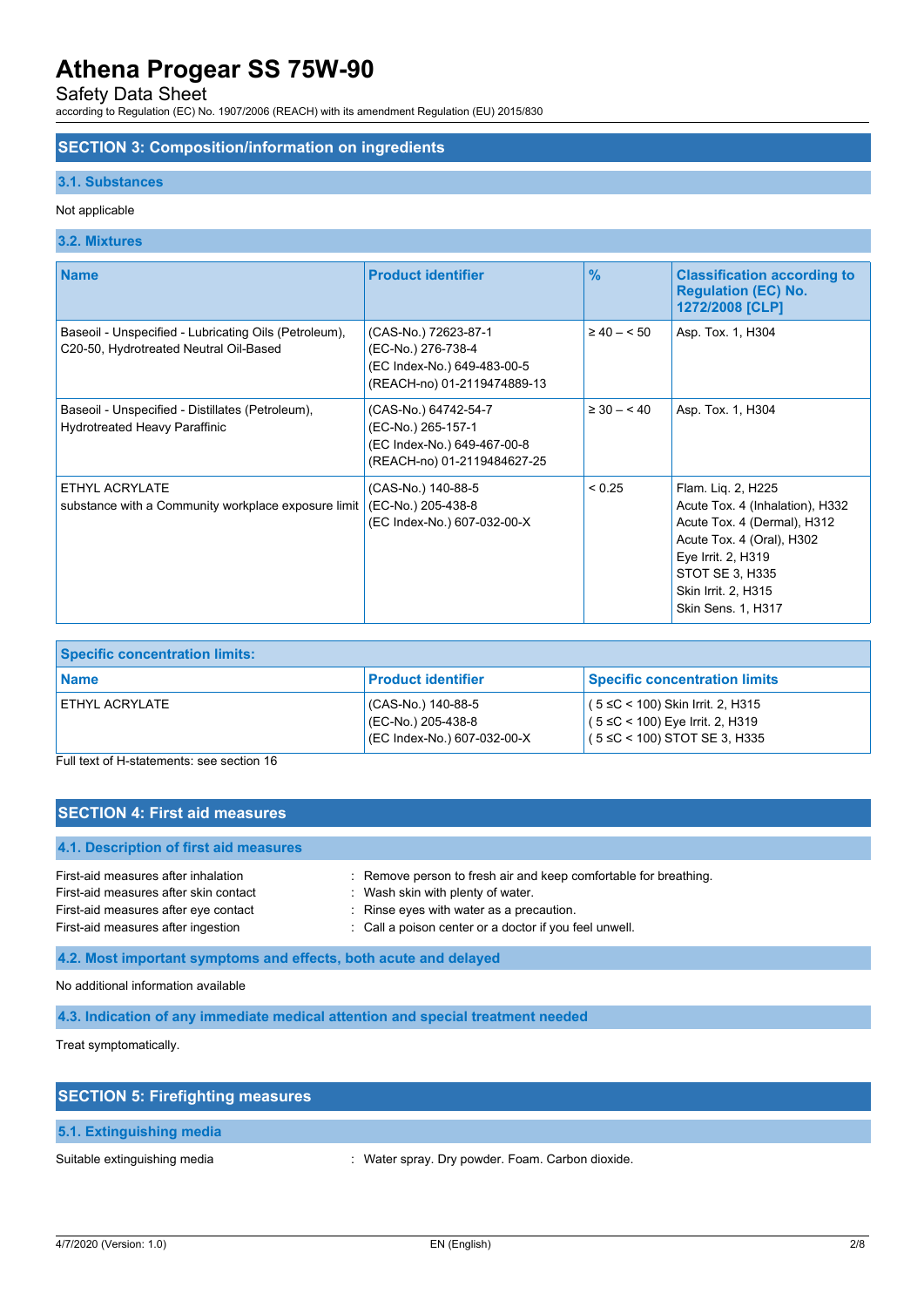Safety Data Sheet

according to Regulation (EC) No. 1907/2006 (REACH) with its amendment Regulation (EU) 2015/830

| 5.2. Special hazards arising from the substance or mixture |                                                                                                                                             |
|------------------------------------------------------------|---------------------------------------------------------------------------------------------------------------------------------------------|
| Hazardous decomposition products in case of fire           | : Toxic fumes may be released.                                                                                                              |
| 5.3. Advice for firefighters                               |                                                                                                                                             |
| Protection during firefighting                             | : Do not attempt to take action without suitable protective equipment. Self-contained<br>breathing apparatus. Complete protective clothing. |

| <b>SECTION 6: Accidental release measures</b>                            |                                                                                                                                                                |  |
|--------------------------------------------------------------------------|----------------------------------------------------------------------------------------------------------------------------------------------------------------|--|
| 6.1. Personal precautions, protective equipment and emergency procedures |                                                                                                                                                                |  |
| 6.1.1. For non-emergency personnel                                       |                                                                                                                                                                |  |
| Emergency procedures                                                     | : Ventilate spillage area.                                                                                                                                     |  |
| 6.1.2. For emergency responders                                          |                                                                                                                                                                |  |
| Protective equipment                                                     | : Do not attempt to take action without suitable protective equipment. For further information<br>refer to section 8: "Exposure controls/personal protection". |  |
| <b>6.2. Environmental precautions</b>                                    |                                                                                                                                                                |  |
| Avoid release to the environment.                                        |                                                                                                                                                                |  |
| 6.3. Methods and material for containment and cleaning up                |                                                                                                                                                                |  |
| Methods for cleaning up<br>Other information                             | : Take up liquid spill into absorbent material.<br>: Dispose of materials or solid residues at an authorized site.                                             |  |
| 6.4. Reference to other sections                                         |                                                                                                                                                                |  |
| For further information refer to section 13.                             |                                                                                                                                                                |  |

| <b>SECTION 7: Handling and storage</b>                            |                                                                                                                                                                                            |  |
|-------------------------------------------------------------------|--------------------------------------------------------------------------------------------------------------------------------------------------------------------------------------------|--|
| 7.1. Precautions for safe handling                                |                                                                                                                                                                                            |  |
| Precautions for safe handling<br>Hygiene measures                 | Ensure good ventilation of the work station. Wear personal protective equipment.<br>: Do not eat, drink or smoke when using this product. Always wash hands after handling the<br>product. |  |
| 7.2. Conditions for safe storage, including any incompatibilities |                                                                                                                                                                                            |  |
| Storage conditions                                                | Store in a well-ventilated place. Keep cool.                                                                                                                                               |  |

**7.3. Specific end use(s)**

No additional information available

## **SECTION 8: Exposure controls/personal protection**

### **8.1. Control parameters**

| ETHYL ACRYLATE (140-88-5)                |               |  |
|------------------------------------------|---------------|--|
| <b>EU - Occupational Exposure Limits</b> |               |  |
| Local name                               | Ethylacrylate |  |
| IOELV TWA (mg/m <sup>3</sup> )           | 21 mg/ $m3$   |  |
| <b>IOELV TWA (ppm)</b>                   | 5 ppm         |  |
| IOELV STEL (mg/m <sup>3</sup> )          | 42 mg/ $m3$   |  |
| IOELV STEL (ppm)                         | 10 ppm        |  |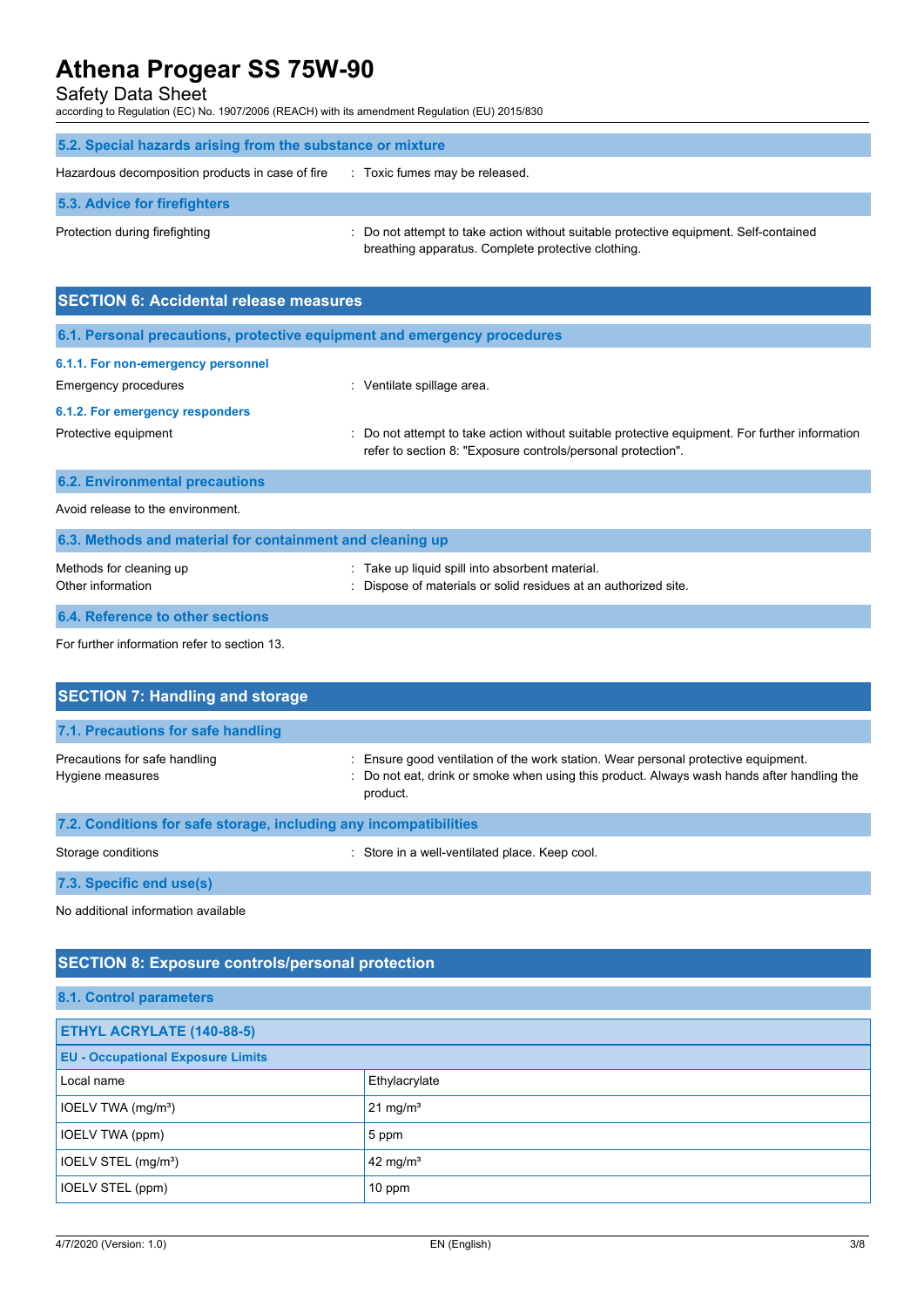## Safety Data Sheet

according to Regulation (EC) No. 1907/2006 (REACH) with its amendment Regulation (EU) 2015/830

| Regulatory reference                                 | COMMISSION DIRECTIVE 2009/161/EU      |  |
|------------------------------------------------------|---------------------------------------|--|
| <b>United Kingdom - Occupational Exposure Limits</b> |                                       |  |
| Local name                                           | Ethyl acrylate                        |  |
| WEL TWA (mg/m <sup>3</sup> )                         | $21 \text{ mg/m}^3$                   |  |
| WEL TWA (ppm)                                        | 5 ppm                                 |  |
| WEL STEL (mg/m <sup>3</sup> )                        | 42 mg/m <sup>3</sup>                  |  |
| WEL STEL (OEL STEL) [ppm]                            | $10$ ppm                              |  |
| Regulatory reference                                 | EH40/2005 (Fourth edition, 2020). HSE |  |

**8.2. Exposure controls**

#### **Appropriate engineering controls:**

Ensure good ventilation of the work station.

| Hand protection:  |  |
|-------------------|--|
| Protective gloves |  |
|                   |  |
| Eye protection:   |  |

Safety glasses

### **Skin and body protection:**

Wear suitable protective clothing

#### **Respiratory protection:**

In case of insufficient ventilation, wear suitable respiratory equipment

#### **Personal protective equipment symbol(s):**



#### **Environmental exposure controls:**

Avoid release to the environment.

### **SECTION 9: Physical and chemical properties**

## **9.1. Information on basic physical and chemical properties**

| Physical state                             | : Liquid                       |
|--------------------------------------------|--------------------------------|
| Colour                                     | amber.                         |
| Odour                                      | : Characteristic odour.        |
| Odour threshold                            | : No data available            |
| рH                                         | $:$ No data available          |
| Relative evaporation rate (butylacetate=1) | $:$ No data available          |
| Melting point                              | : Not applicable               |
| Freezing point                             | : No data available            |
| Boiling point                              | : No data available            |
| Flash point                                | $:220\text{ }^{\circ}\text{C}$ |
| Auto-ignition temperature                  | : No data available            |
| Decomposition temperature                  | $:$ No data available          |
| Flammability (solid, gas)                  | Not applicable                 |
| Vapour pressure                            | : No data available            |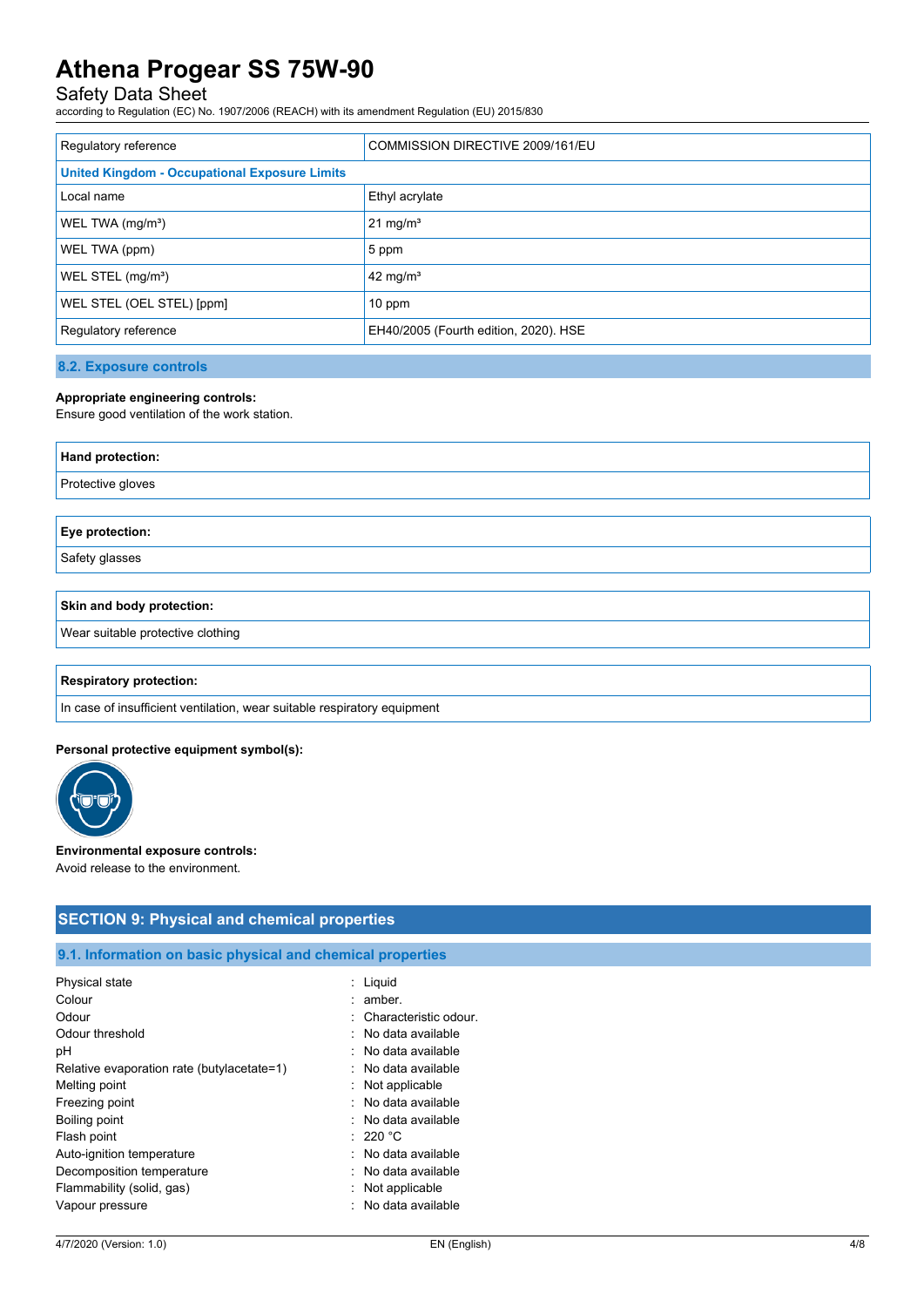## Safety Data Sheet

according to Regulation (EC) No. 1907/2006 (REACH) with its amendment Regulation (EU) 2015/830

| Relative vapour density at 20 °C                | : No data available                |
|-------------------------------------------------|------------------------------------|
| Relative density                                | $: 0.865 @ 20$ deg C               |
| Solubility                                      | : insoluble in water.              |
| Partition coefficient n-octanol/water (Log Pow) | $\therefore$ No data available     |
| Viscosity, kinematic                            | : 94 mm <sup>2</sup> /s @ 40 deg C |
| Viscosity, dynamic                              | : No data available                |
| <b>Explosive properties</b>                     | $\therefore$ No data available     |
| Oxidising properties                            | : No data available                |
| <b>Explosive limits</b>                         | : No data available                |
|                                                 |                                    |

## **9.2. Other information**

No additional information available

## **SECTION 10: Stability and reactivity**

### **10.1. Reactivity**

The product is non-reactive under normal conditions of use, storage and transport.

#### **10.2. Chemical stability**

Stable under normal conditions.

**10.3. Possibility of hazardous reactions**

No dangerous reactions known under normal conditions of use.

**10.4. Conditions to avoid**

None under recommended storage and handling conditions (see section 7).

**10.5. Incompatible materials**

No additional information available

**10.6. Hazardous decomposition products**

Under normal conditions of storage and use, hazardous decomposition products should not be produced.

## **SECTION 11: Toxicological information**

#### **11.1. Information on toxicological effects**

| Acute toxicity (oral)<br>Acute toxicity (dermal)<br>Acute toxicity (inhalation)                                                              | : Not classified<br>Not classified<br>: Not classified                                   |
|----------------------------------------------------------------------------------------------------------------------------------------------|------------------------------------------------------------------------------------------|
| Skin corrosion/irritation<br>Serious eye damage/irritation<br>Respiratory or skin sensitisation<br>Germ cell mutagenicity<br>Carcinogenicity | Not classified<br>Not classified<br>Not classified<br>Not classified<br>: Not classified |
| Reproductive toxicity                                                                                                                        | : Not classified                                                                         |
| STOT-single exposure                                                                                                                         | : Not classified                                                                         |
| STOT-repeated exposure                                                                                                                       | : Not classified                                                                         |
| Aspiration hazard                                                                                                                            | : Not classified                                                                         |
|                                                                                                                                              |                                                                                          |

| <b>Athena Progear SS 75W-90</b> |                                  |
|---------------------------------|----------------------------------|
| Viscosity, kinematic            | 94 mm <sup>2</sup> /s @ 40 deg C |
|                                 |                                  |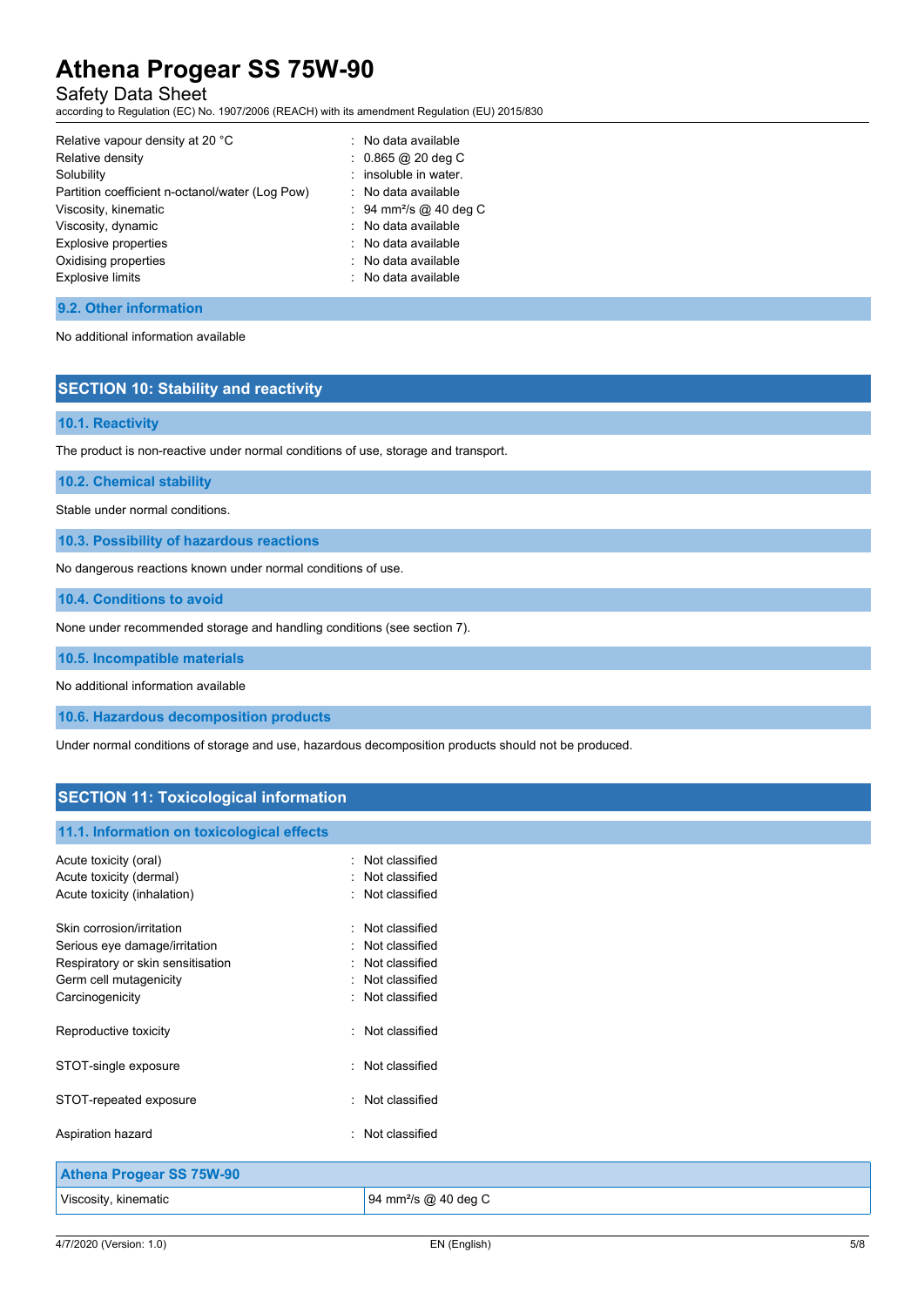Safety Data Sheet

according to Regulation (EC) No. 1907/2006 (REACH) with its amendment Regulation (EU) 2015/830

| <b>SECTION 12: Ecological information</b>                                                                                                                                  |                                                                                                                                                                  |
|----------------------------------------------------------------------------------------------------------------------------------------------------------------------------|------------------------------------------------------------------------------------------------------------------------------------------------------------------|
| 12.1. Toxicity                                                                                                                                                             |                                                                                                                                                                  |
| Ecology - general<br>Hazardous to the aquatic environment, short-term<br>(acute)<br>Hazardous to the aquatic environment, long-term<br>(chronic)<br>Not rapidly degradable | The product is not considered harmful to aquatic organisms nor to cause long-term adverse<br>effects in the environment.<br>: Not classified<br>: Not classified |
| 12.2. Persistence and degradability                                                                                                                                        |                                                                                                                                                                  |
| No additional information available                                                                                                                                        |                                                                                                                                                                  |
| 12.3. Bioaccumulative potential                                                                                                                                            |                                                                                                                                                                  |
| No additional information available                                                                                                                                        |                                                                                                                                                                  |
| 12.4. Mobility in soil                                                                                                                                                     |                                                                                                                                                                  |
| No additional information available                                                                                                                                        |                                                                                                                                                                  |
| 12.5. Results of PBT and vPvB assessment                                                                                                                                   |                                                                                                                                                                  |
| No additional information available                                                                                                                                        |                                                                                                                                                                  |
| 12.6. Other adverse effects                                                                                                                                                |                                                                                                                                                                  |
| No additional information available                                                                                                                                        |                                                                                                                                                                  |

## **SECTION 13: Disposal considerations**

**13.1. Waste treatment methods**

Waste treatment methods : Dispose of contents/container in accordance with licensed collector's sorting instructions.

## **SECTION 14: Transport information**

| In accordance with ADR / RID / IMDG / IATA / ADN |                                  |                |                |                |
|--------------------------------------------------|----------------------------------|----------------|----------------|----------------|
| <b>ADR</b>                                       | <b>IMDG</b>                      | <b>IATA</b>    | <b>ADN</b>     | <b>RID</b>     |
| 14.1. UN number                                  |                                  |                |                |                |
| Not applicable                                   | Not applicable                   | Not applicable | Not applicable | Not applicable |
| 14.2. UN proper shipping name                    |                                  |                |                |                |
| Not applicable                                   | Not applicable                   | Not applicable | Not applicable | Not applicable |
|                                                  | 14.3. Transport hazard class(es) |                |                |                |
| Not applicable                                   | Not applicable                   | Not applicable | Not applicable | Not applicable |
| 14.4. Packing group                              |                                  |                |                |                |
| Not applicable                                   | Not applicable                   | Not applicable | Not applicable | Not applicable |
| 14.5. Environmental hazards                      |                                  |                |                |                |
|                                                  | Not applicable                   | Not applicable | Not applicable | Not applicable |
| No supplementary information available           |                                  |                |                |                |

**14.6. Special precautions for user**

**Overland transport**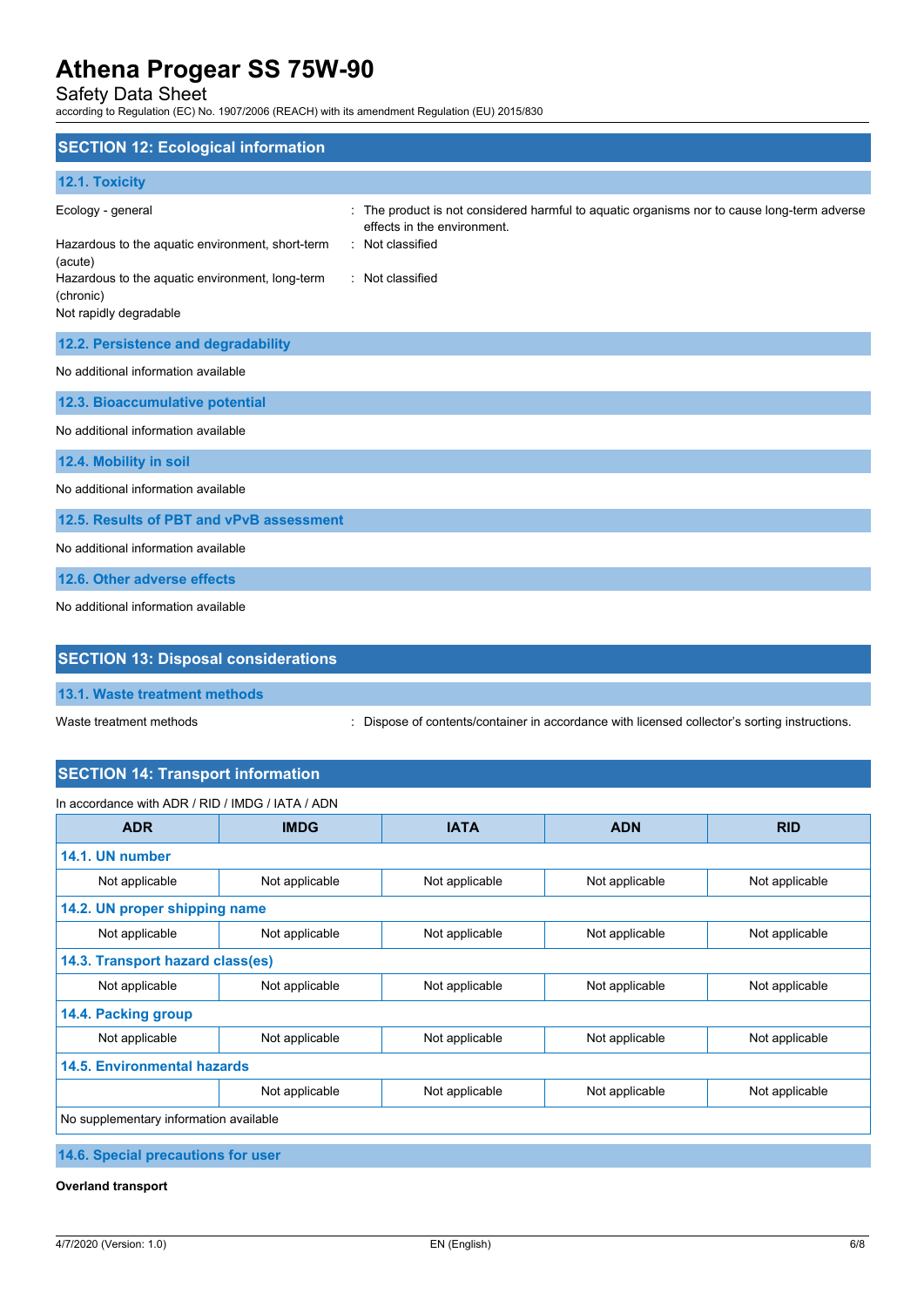Safety Data Sheet

according to Regulation (EC) No. 1907/2006 (REACH) with its amendment Regulation (EU) 2015/830

**Transport by sea** Not applicable **Air transport** Not applicable **Inland waterway transport**

Not applicable **Rail transport**

Not applicable

**14.7. Transport in bulk according to Annex II of Marpol and the IBC Code**

Not applicable

## **SECTION 15: Regulatory information**

**15.1. Safety, health and environmental regulations/legislation specific for the substance or mixture**

#### **15.1.1. EU-Regulations**

Contains no REACH substances with Annex XVII restrictions

Contains no substance on the REACH candidate list

Contains no REACH Annex XIV substances

Contains no substance subject to Regulation (EU) No 649/2012 of the European Parliament and of the Council of 4 July 2012 concerning the export and import of hazardous chemicals.

Contains no substance subject to Regulation (EU) No 2019/1021 of the European Parliament and of the Council of 20 June 2019 on persistent organic pollutants

#### **15.1.2. National regulations**

No additional information available

**15.2. Chemical safety assessment**

No chemical safety assessment has been carried out

### **SECTION 16: Other information**

| Abbreviations and acronyms: |                                                                                                 |
|-----------------------------|-------------------------------------------------------------------------------------------------|
| <b>ADN</b>                  | European Agreement concerning the International Carriage of Dangerous Goods by Inland Waterways |
| <b>ADR</b>                  | European Agreement concerning the International Carriage of Dangerous Goods by Road             |
| <b>ATE</b>                  | <b>Acute Toxicity Estimate</b>                                                                  |
| <b>BLV</b>                  | Biological limit value                                                                          |
| CAS-No.                     | <b>Chemical Abstract Service number</b>                                                         |
| <b>CLP</b>                  | Classification Labelling Packaging Regulation; Regulation (EC) No 1272/2008                     |
| <b>DMEL</b>                 | Derived Minimal Effect level                                                                    |
| <b>DNEL</b>                 | Derived-No Effect Level                                                                         |
| <b>EC50</b>                 | Median effective concentration                                                                  |
| EC-No.                      | European Community number                                                                       |
| <b>EN</b>                   | European Standard                                                                               |
| <b>IATA</b>                 | International Air Transport Association                                                         |
| <b>IMDG</b>                 | International Maritime Dangerous Goods                                                          |
| <b>LC50</b>                 | Median lethal concentration                                                                     |
| LD50                        | Median lethal dose                                                                              |
| <b>LOAEL</b>                | Lowest Observed Adverse Effect Level                                                            |